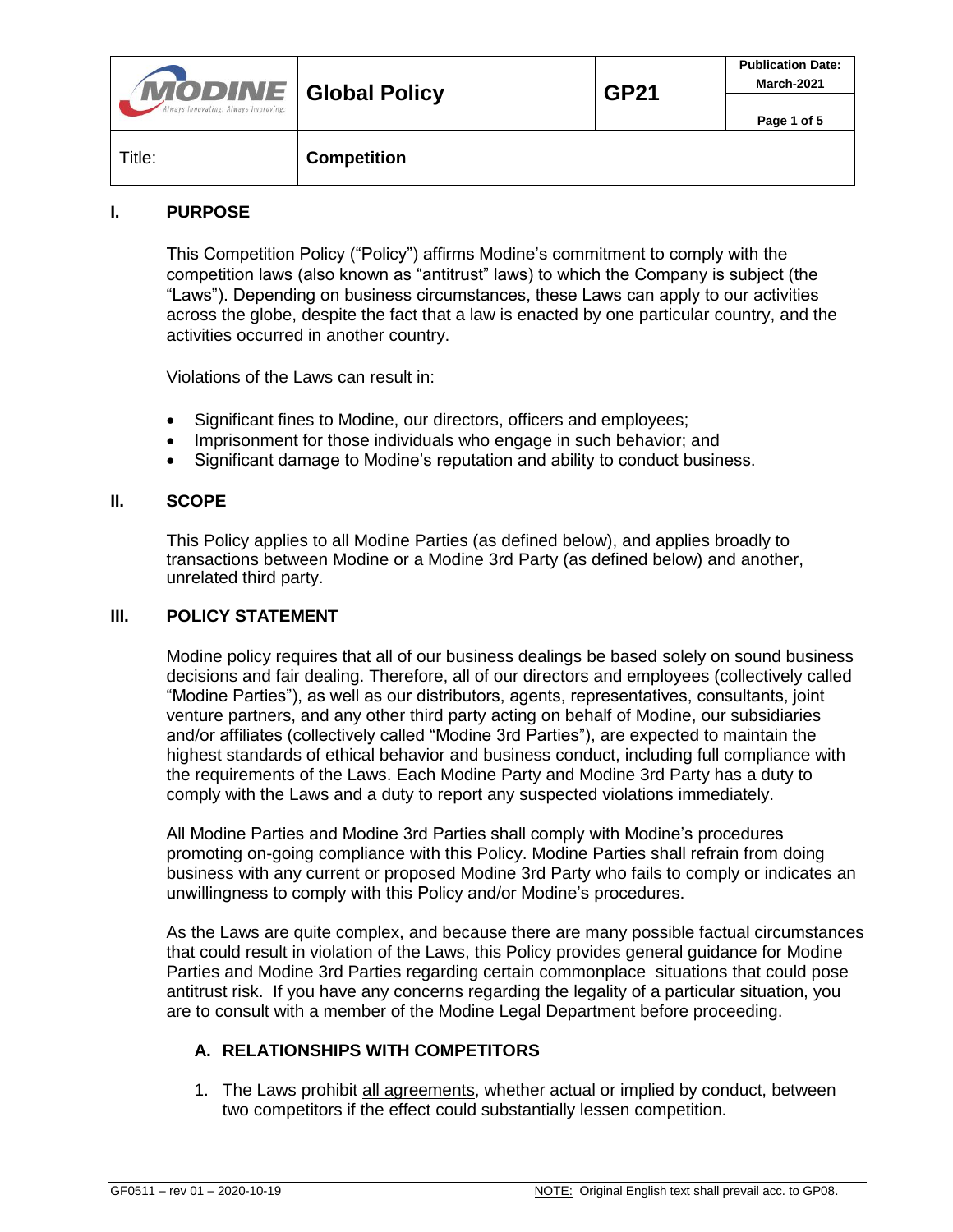| <b>MODINE</b> Global Policy<br>Always Innovating. Always Improving. |                    | <b>GP21</b> | <b>Publication Date:</b><br>March-2021 |
|---------------------------------------------------------------------|--------------------|-------------|----------------------------------------|
|                                                                     |                    |             | Page 2 of 5                            |
| Title:                                                              | <b>Competition</b> |             |                                        |

2. In addition, simply discussing the following subjects with a competitor can result in a violation of the Laws even if no action is undertaken by either competitor as a result of the discussions. Therefore, the following are prohibited by this Policy:

(a) Price Fixing

Discussions with competitors regarding current or future prices, price ranges, profit margins, costs, pricing systems, and terms and conditions of sale such as credit and delivery terms, discounts, service charges, etc.

(b) Customer and Market Allocations

Discussions with competitors on allocating or reserving certain geographical territories or specific customers, or distribution of particular products. An allocation may consist of quotas or complete prohibitions on sales to certain customers or territories, rotation of competitive bids, the agreed use of a common sales agent, or allocation of market share by agreeing to limit production.

(c) Boycotts

Discussions with a competitor regarding the selection, rejection or termination of a customer or other customer relations, which could be deemed a "boycott."

(d) Market Information

Discussions or sharing of information with competitors about the served markets, programs, customers, and the business of other competitors.

3. Trade Associations

Participation in trade organizations is an important part of conducting business; however, it also poses the problem of competitor contact. When you are attending trade association meetings or any other meetings where competitors are present, if the discussion turns to pricing or to any other competitive topic such as the subjects mentioned above, you must, without exception, leave immediately and report the matter to a member of the Modine Legal Department.

4. Competitors as Customer or Supplier

Modine may work directly with a competitor due to a customer and/or supplier relationship. As long as this type of relationship is appropriately managed, it should not violate the Laws. The information that is shared between the parties should only be that which is necessary for the sales or supply relationship. Such information should never include (a) pricing about products other than those being offered and/or provided pursuant to formal documentation used in the ordinary course of business; or (b) other competitively sensitive information regarding the areas in which Modine and the third party compete. This information sharing should also be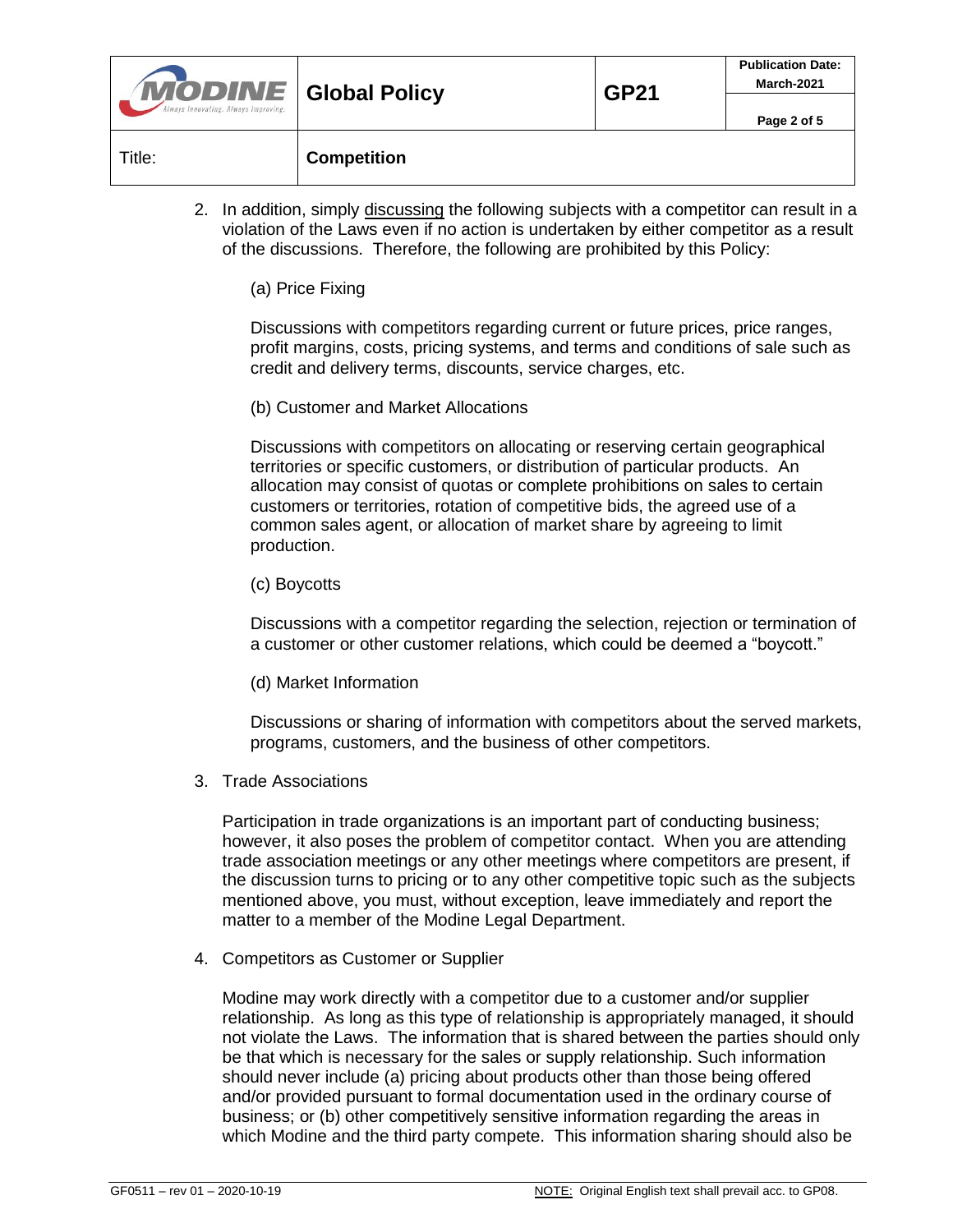| <b>MODINE</b> Global Policy<br>Always Innovating. Always Improving. |                    | <b>GP21</b> | <b>Publication Date:</b><br>March-2021 |
|---------------------------------------------------------------------|--------------------|-------------|----------------------------------------|
|                                                                     |                    |             | Page 3 of 5                            |
| Title:                                                              | <b>Competition</b> |             |                                        |

done in accordance with the guidelines set forth in section B ("Relationships with Customers and Suppliers") below.

5. Other Meetings with Competitors

Under appropriate circumstances, having a meeting or discussion with a competitor may be both legally permissible and a good business opportunity. For example, the parties may want to discuss collaborating in areas in which they do not compete. However, in these circumstances, you must engage a member of the Modine Legal Department to facilitate the meeting or discussion, including setting an agenda, assisting in pre-meeting communications, and, if appropriate, participating in the competitor meeting or discussion.

## **B. RELATIONSHIPS WITH CUSTOMERS AND SUPPLIERS**

While relationships with customers and suppliers are not as competitively sensitive as discussions with competitors, they do pose opportunities for violations of the Laws. In general, you should refrain from discussing Modine's customer and supplier relationships with other customers and suppliers who compete with the party under discussion. In addition, the following activities can raise competition issues:

1. Resale Pricing

For products that may be resold by our customer, such as in a distribution relationship, we can work with our customer to help them establish appropriate pricing, but we cannot dictate the prices at which they are allowed to sell.

2. Tying Arrangements/Reciprocity

It is generally unlawful to condition the sale of one Modine product upon the purchase of a second Modine product. Similarly, it is generally illegal to condition the purchase of goods from a supplier on the supplier's purchase of products from Modine.

3. Price Discrimination

Many of the Laws require that all customers for the same product be treated equally and without favoritism (i.e., all customers must be charged the same price for the same products). Price discrimination also includes differences in terms of payment, delivery, rebates, allowances, service charges, etc. In addition, support service, facilities, and promotional allowances such as advertising, engineering, warehousing, merchandising, etc., must be made available on proportionally equal terms to all customers. You should also be aware (and point out to customers seeking special treatment) that it is unlawful for a buyer to induce or receive preferential treatment. *For clarification, products that are designed or modified to meet specific customer requirements are generally not regarded as the "same product", and therefore not subject to the price discrimination rules*. Please note that this is a very complex area of the law, and there are a number of exceptions to price discrimination prohibitions. Please engage a member of the Modine Legal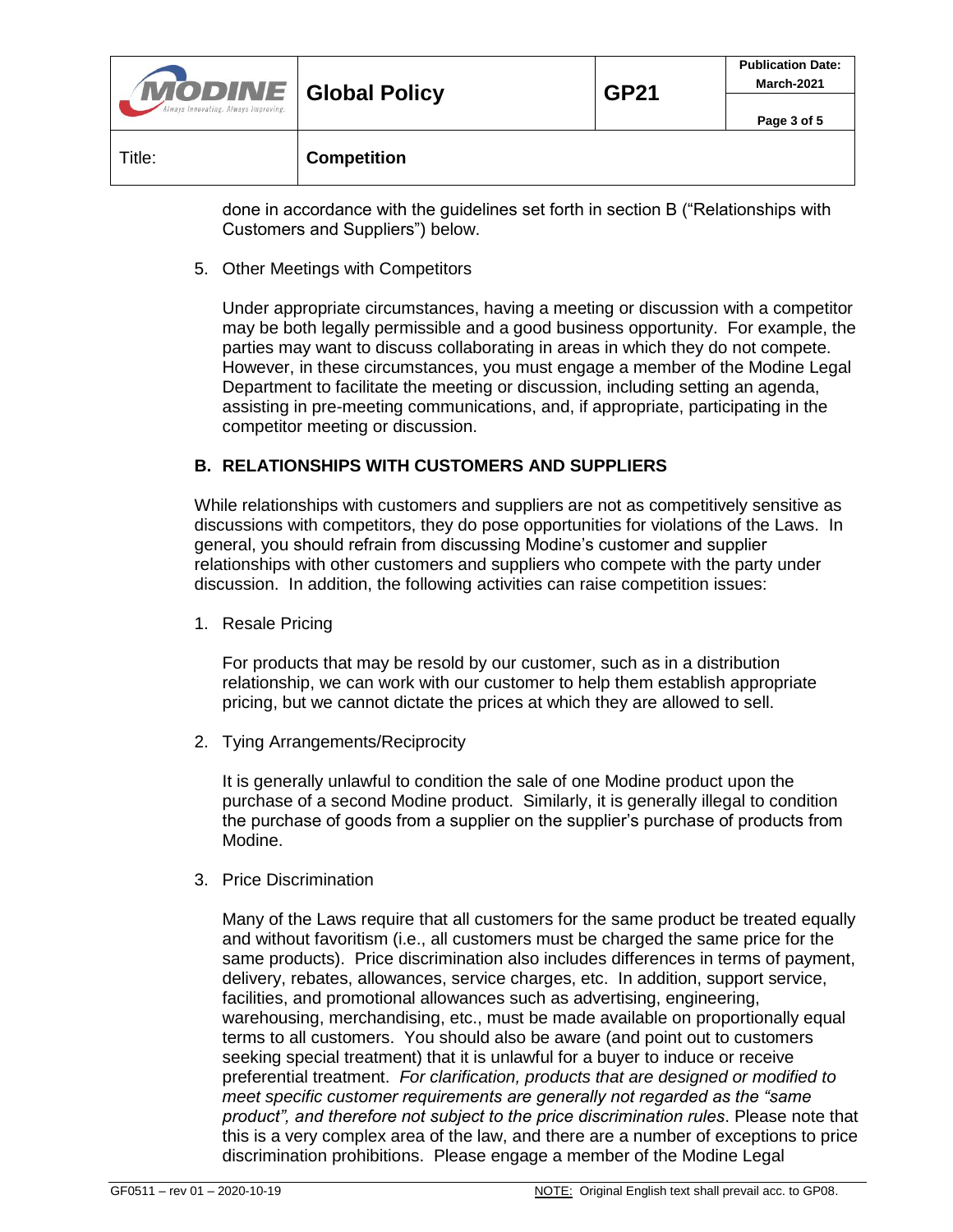| <b>MODINE</b> Global Policy<br>Always Innovating. Always Improving. |                    | <b>GP21</b> | <b>Publication Date:</b><br>March-2021 |
|---------------------------------------------------------------------|--------------------|-------------|----------------------------------------|
|                                                                     |                    |             | Page 4 of 5                            |
| Title:                                                              | <b>Competition</b> |             |                                        |

Department if you have questions. If you are engaged in a business area for which this area of the Laws applies, you must obtain the approval of the Modine Legal Department before granting different treatment to customers for the same product.

## **C. RELATIONSHIPS WITH OTHER EMPLOYERS**

From a competition perspective, firms that compete to hire or retain employees are competitors in the employment marketplace, regardless of whether the firms make the same products or compete to provide the same services. We must take care not to communicate our hiring policies to other companies competing to hire the same types of employees, nor ask another company to go along.

Please ensure that interactions with other employers competing with us for employees do not result in an unlawful agreement not to compete on terms of employment:

1. Agreements among employers not to recruit certain employees or not to compete on terms of compensation, whether entered into directly or through a third-party intermediary, are illegal.

We are likely breaking the competition laws if we:

- (a) agree with individual(s) at another company about employee salary or other terms of compensation, either at a specific level or within a range (so-called wage-fixing agreements), or
- (b) agree with individual(s) at another company to refuse to solicit or hire that other company's employees (so-called "no poaching" agreements).
- 2. Avoid sharing sensitive information with competitors.

Even if we do not agree explicitly to fix compensation or other terms of employment, exchanging competitively sensitive information, such as current wage information in an industry with few employers could serve as evidence of an implicit illegal agreement.

However, not all information exchanges are illegal. An information exchange may be lawful if:

- a neutral third party manages the exchange,
- the exchange involves information that is relatively old,
- the information is aggregated to protect the identity of the underlying sources, and
- enough sources are aggregated to prevent competitors from linking particular data to an individual source.